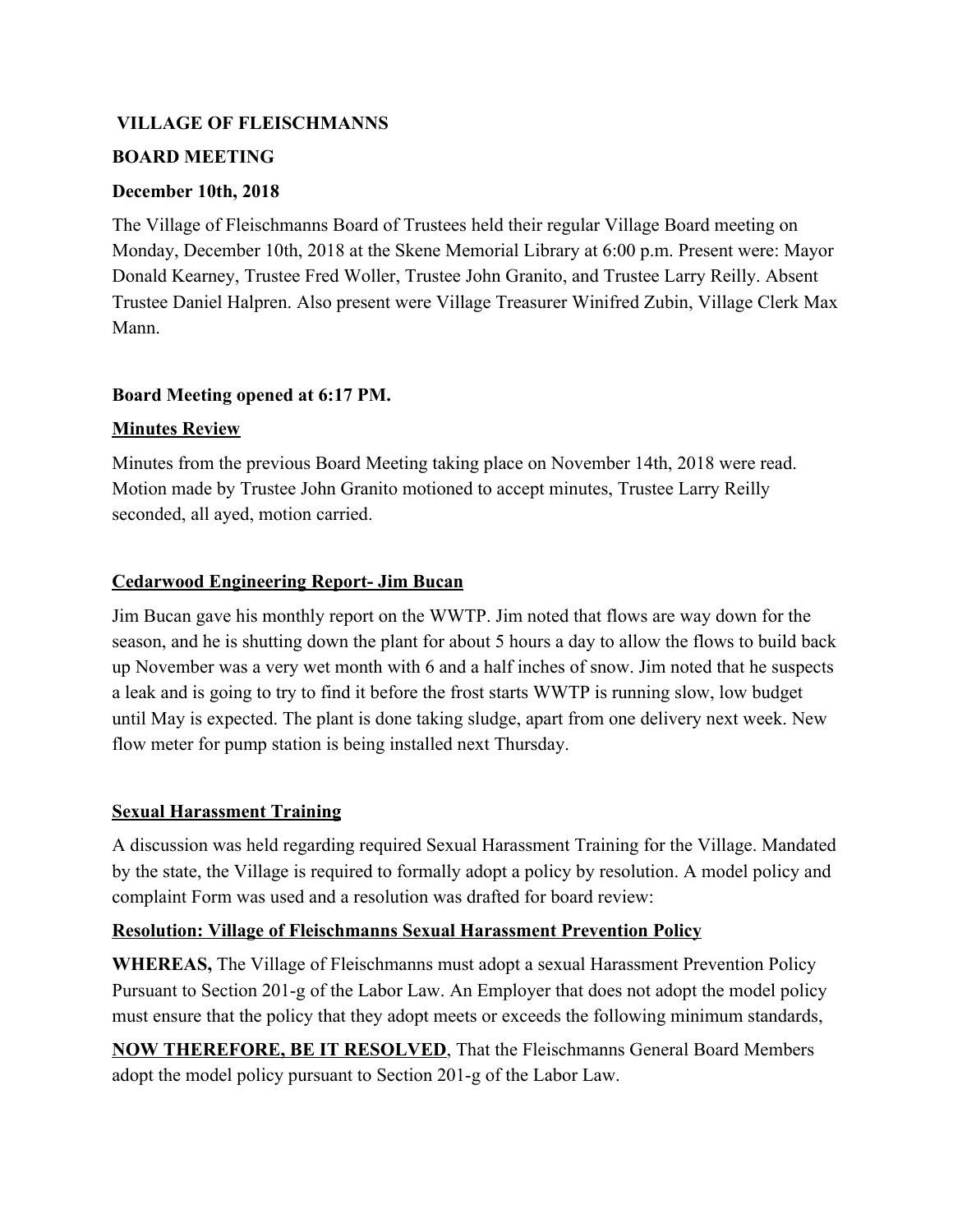Dated: December 10th, 2018 State of New York ) )ss: County of Delaware )

 I, Max Mann, Village Clerk of the Village of Fleischmanns, New York, do hereby certify that the foregoing is a true & correct transcript of a resolution adopted by the Board of Trustees of the Village of Fleischmanns, New York on December 10th, 2018, and the whole thereof.

**WHEREUPON**, the Resolution was put to a vote and recorded as follows:

|                       | Aye | Nay |
|-----------------------|-----|-----|
| Mayor Kearney         | X   |     |
| Trustee Woller        | X   |     |
| <b>Trustee Reilly</b> | X   |     |
| Trustee Granito       | X   |     |
| Trustee Halpren       | X   |     |

#### **Fire Department New Members**

A list of new Fire department members was presented to the Village Board. The new Members are Taftm Jeanel M, Taft Guy JR, Fubie Jr. Peter A, Davis Hiram L, Kloc Karol, M'loughlin Patrick. These individuals have been reviewed against the Fire Dept. criteria for membership. Upon approval by the Village Board, these individuals become probationary members, and after six months automatically become permanent members unless circumstances warrant otherwise. Motion made by Trustee Fred Woller to approve new Fire Department members, seconded by Trustee Larry Reilly. All ayed, motion carried.

## **Standard Workday Approval Don Kearney**

The Standard Workday Approval for Don Kearney was presented. Trustee Fred Woller Motioned to approve form, seconded by Trustee John Granito, allayed, motion carried.

## **Bid opening for Fire Department Chief Vehicle**

The bid was opened for the purchase of a new Fire Department Chief Vehicle. The bid presented